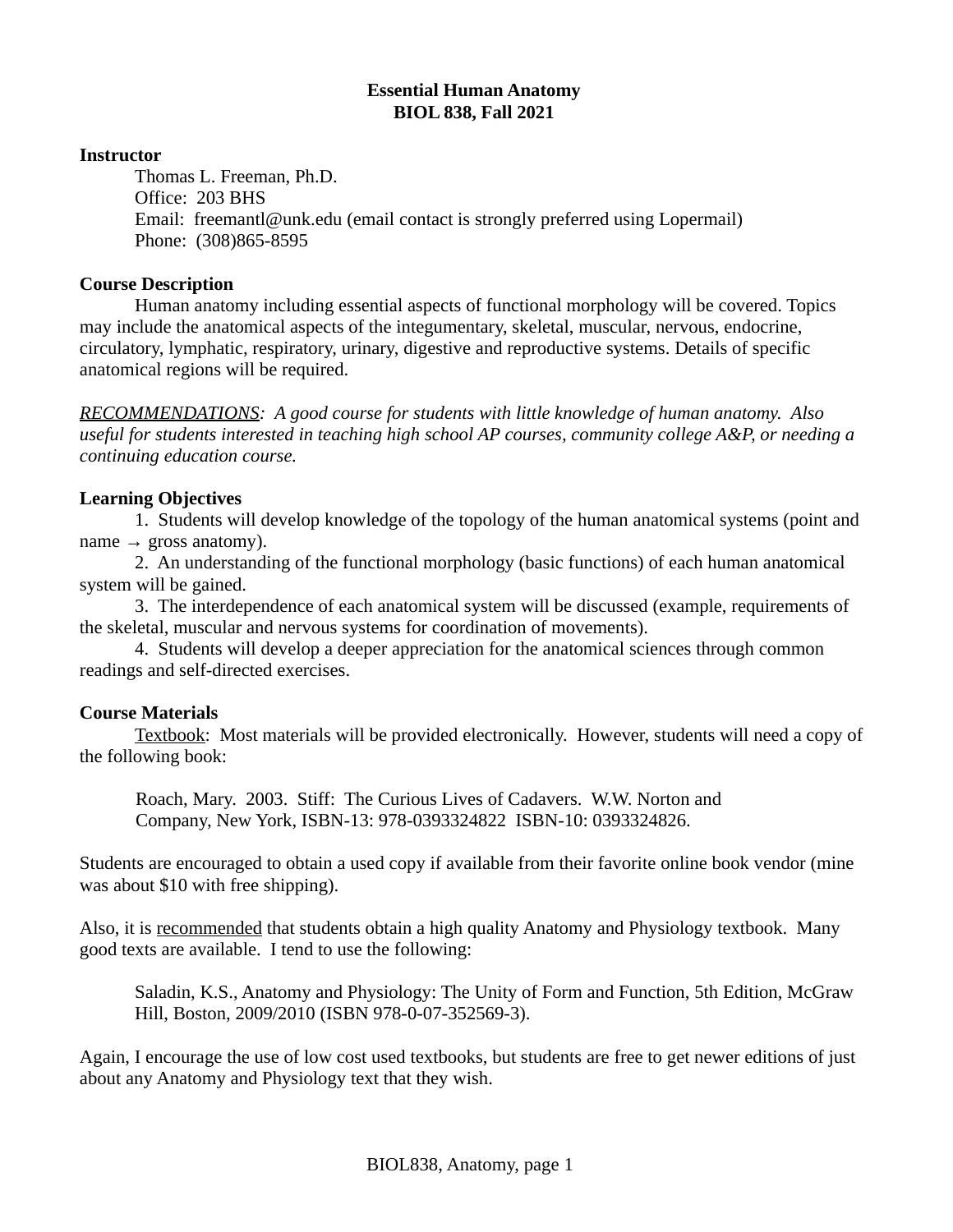Computer and Software: Access to a computer, modern browser and Internet connection are required for the course. A word processor compatible with the instructor's software is needed for preparation of written assignments.

Digital Imaging Device: Some method of producing digital images may be required for incorporating digital images into assignments. Good solutions include a flatbed scanner, digital camera, etc. I suggest students *do not buy* anything if possible as a photo from a cell phone will often produce satisfactory results.

Web Resources: Canvas, an online learning management system (LMS), is used for this course. Students will be responsible for becoming proficient at using the system. Instructions can be found online by searching the eCampus section of the University of Nebraska at Kearney web site. Students will be expected to check the course website often for announcements and assignments. In addition, students are required to use and check the email account assigned to them by the university (Lopermail).

 Lecture Video and Study Notes: Lectures are supplied as HTML5 video that will be compatible with a reasonably recent version of the Firefox web browser. Support for mobile devices will be hit or miss, but students will be able to download the video if streaming does not work as anticipated. Note that much of the provided material is copyrighted by the authors. *Students should refrain from distributing the resources to others without written permission from the copyright owner(s)*. All links and access to course materials will expire shortly after the last day of class.

**Legal:** *The materials on this course website are only for the use of students enrolled in this course for purposes associated with this course and may not be retained or further disseminated. The materials on this course website may be protected by copyright, and any further use of this material may be in violation of federal copyright law***.**

#### **Grading**

Worksheets: Multiple exercises to encourage consistent engagement in the course and to provide the needed repetition for learning general anatomy. Students will upload a file for grading. Students often use a scan, photographs, doc, pdf, or other software to complete the assignments. In general, I am flexible on the format, provided I can view the student's work.

Quizzes: Numerous online quizzes are assigned throughout the semester and must be completed by the due date. Each quiz has a time limit.

Mini-Assignments: Students will complete several mini-assignments. The topics will be assigned by the instructor. Typically, the assignment is to enhance the basic knowledge of anatomy and functional morphology of the human body or to enhance the understanding of specific concepts in modern anatomical sciences.

Common Readings: Students assess anatomy related topic or topics which may be a textbook, video series, or other information source. Points may (or may not) be divided into separate activities such as quizzes, written summaries, etc.

Online Exams: Multiple time-limited online exams will be given. **All exams are closed book and have a time limit**. If the exam has a take home component, the permitted use of outside resources will be defined in the instructions.

 Final Exam: Students will be provided with the final exam approximately one week before the due date. Late exams will not be accepted. The final exam is comprehensive and may contain any information covered in the course.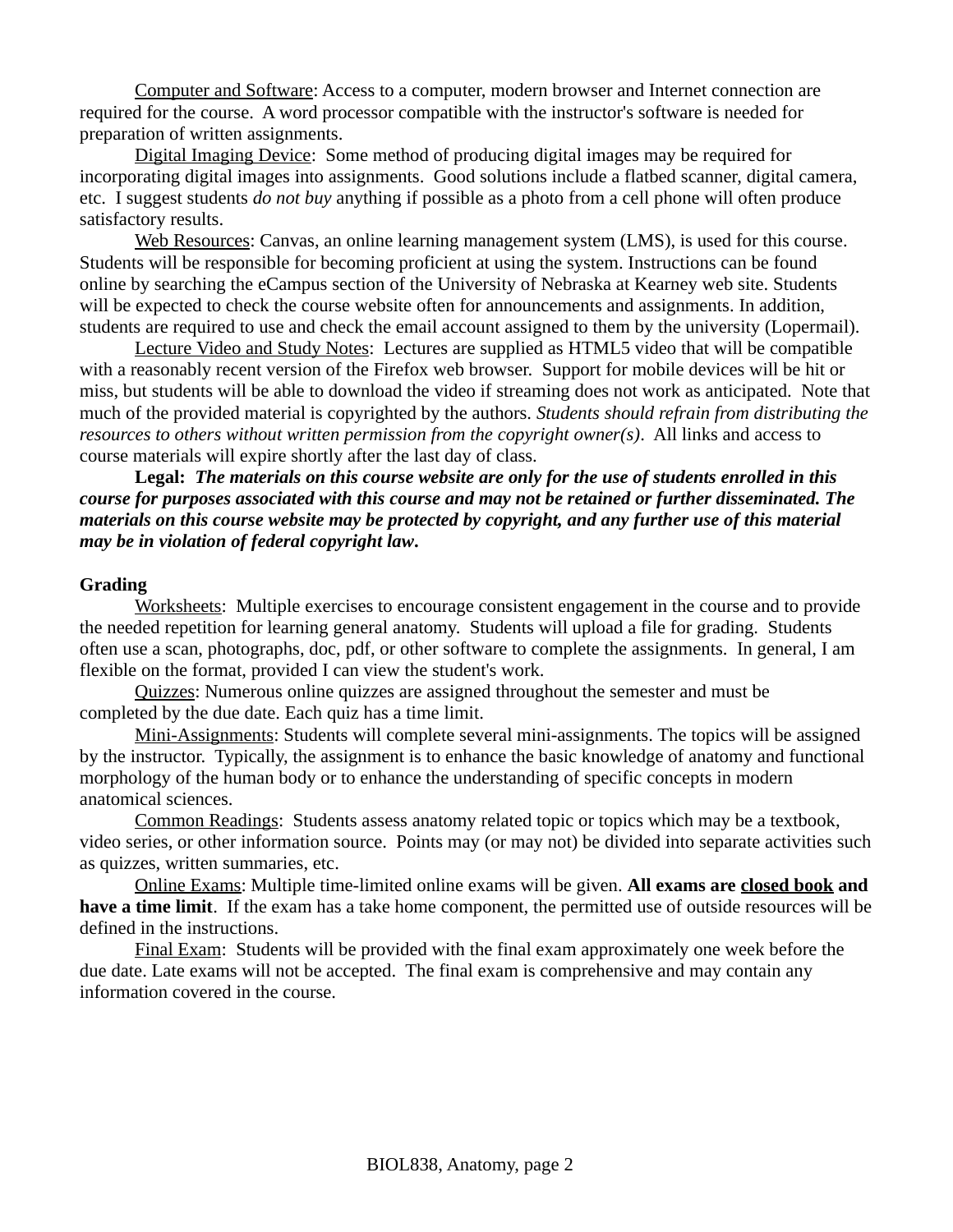Tentative Point Distribution: Anticipated assignments with distribution of points for the course. Changes may be made at the discretion of the instructor.

| <b>Assignment</b>      | <b>Points Each</b>  | <b>Total Points</b> |
|------------------------|---------------------|---------------------|
| Worksheets             | 18 @ 10 pts         | $180$ pts           |
| Quizzes                | 18 @ 10 pts         | $180$ pts           |
| Mini-assignments       | 11 $\omega$ 10 pts  | $110$ pts           |
| <b>Common Readings</b> | $4$ $\omega$ 20 pts | 80 pts              |
| <b>Online Exams</b>    | $3 @ 100$ pts       | $300$ pts           |
| Final Exam             | $1 \omega 150$      | $150$ pts           |
|                        | total               | <b>1000 pts</b>     |

The final grade will be determined base on the number of earned points. **Percentages are not used when assigning final letter grades for the course**. In the event that assignments are changed, the scores will be normalized to 1000 pts (points earned / total possible x 1000). Grades will be assigned as follows:

A+ (1000-990), A (989-960), A- (959-930), B+ (929-900), B (899-870), B- (869-840), C+ (839-810), C (809-780), C- (779-750), D+ (749-720), D (719-690), D- (689-660), F (Below 659)

# **Course Information and Policies**

Expectations: Because students admitted to the graduate program in biology have significant exposure to biology, related disciplines (math, chemistry, physics, etc.) and general education coursework (English, writing, grammar, geography, history, etc.), it is anticipated that previously developed skills and knowledge will be utilized extensively throughout the course and reflected in the student's academic performance. Students are required to maintain a professional and cordial mannerism when communicating with the instructor, university staff and other students.

Due Dates: *Due dates will be clearly identified on Canvas and strictly enforced*. Students are strongly encouraged to complete assignments several hours (if not days) before due. There will be no opportunity to make up missed quizzes, assignments or exams, and a score of zero will be assessed. Assignments submitted by email after the assignment link has expired in Canvas will only be accepted at the discretion of the instructor. The final exam must be submitted by the due date or a grade of zero will be given. In the rare instances that material is accepted late, students will be assessed a late penalty (minimum of 10% for each day late).

Note on Technology: While not common, problems with technology do happen. This can be caused by instructor error, server crashes, weather-related power outages or problems with Internet connections. Verified problems with course technology will be dealt with fairly. If you find that the Canvas service is not responding or behaving improperly, notify the instructor immediately. If the problem is reasonably beyond the student's control, an opportunity to reclaim missed points *may* be provided. While instructors generally attempt to be helpful with the resolution of computer related problems, the operation of each student's personal computer is the sole responsibility of the student (i.e. virus protection, operating system maintenance and configuration, software installation, etc.), and userspecific issues are normally resolved through interaction with the UNK helpdesk.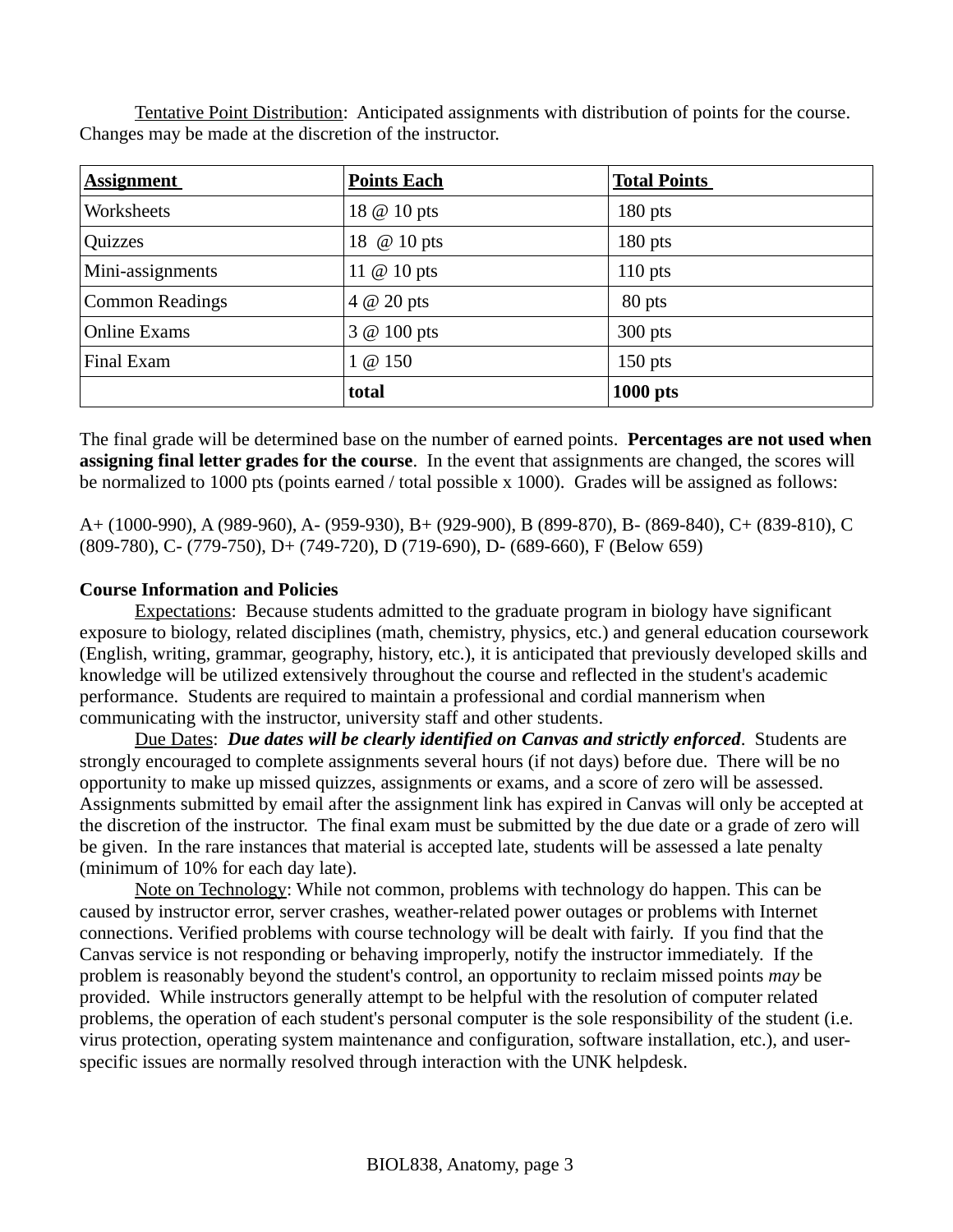## **Other Policies of Interest**

Exams and Quizzes: All online evaluations are *closed book unless specified otherwise*. It is expected that students will not utilize notes, textbooks, the Internet, or any other source of information during an assessment. Note that use of the Internet during a quiz or exam has been the most commonly detected source of academic dishonesty. Point challenges will only be considered for 3 days after the due date and must be well supported by citing sources (short paragraph indicating why the question is mismarked). Fishing for points at the end of the semester will not be tolerated or considered for altering the points earned to letter grade mapping.

Plagiarism and Academic Dishonesty: Presenting someone else's work as your own is a serious academic offense. Any material containing plagiarism or reflecting academic dishonesty will receive a grade of zero and result in placing a record of the offense in the department's file. A second offense will result in assignment of an "F" for the course. All instances of plagiarism or academic dishonesty carry the risk of referral to the graduate committee, review of the student's file, and the potential for expulsion from the university.

Withdraw and Incomplete Grades: Students should consult the academic calendar for the last day to withdraw from a course which will result in a grade of "W". Instructors are not permitted to withdraw a student; therefore, any student not continuing the class that fails to withdraw will receive a grade of "F". If unusual circumstances prevent completion of a course (such as major hospitalization, overseas deployment, etc.), students may request a grade of incomplete. At the *sole discretion of the instructor*, an "I" may be assigned for the course, and the the instructor will provide the student with an enumeration of requirements with a deadline for completing the course. Grades of incomplete are not for improving course performance and normally will not be considered for students not passing at the time of the request.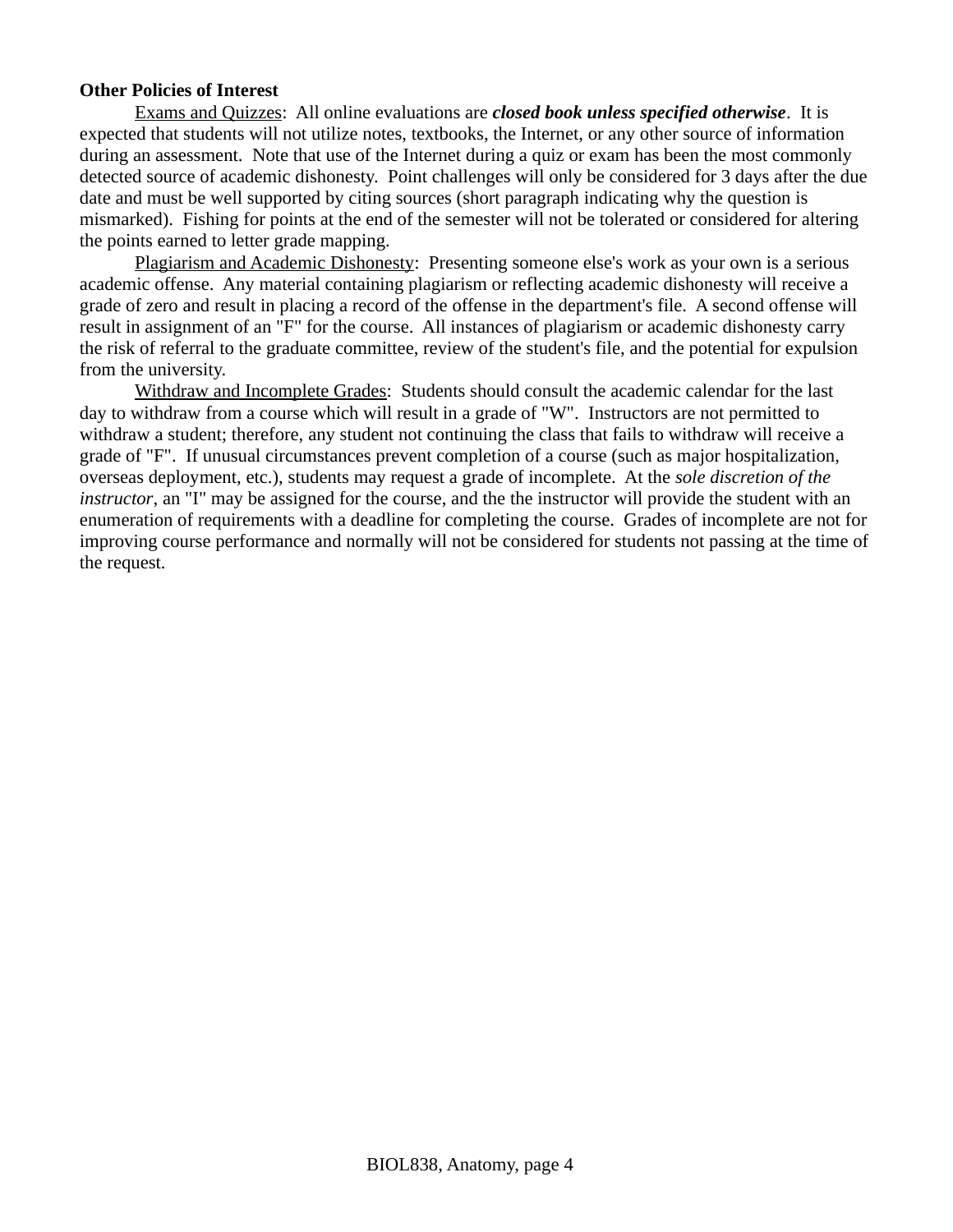#### \*\*\*\*\*\*\*\*\*\*\*\*\*\*\*\*\*\*\*\*\*\*\*\*\*\*\*\*\*\*\*\*\*\*\*\*\*\*\*\*\*\*\*\*\*\*\*\*\*\*\*\*\*\*\*\*\*\*\*\*\*\*\*\*\*\*\*\*\*\*\*\*\*\*\*\*\*\*\*\*\*\*\*\*

## **Students with Disabilities**

It is the policy of the University of Nebraska at Kearney to provide flexible and individualized reasonable accommodation to students with documented disabilities. To receive accommodation services for a disability, students must be registered with the UNK Disabilities Services for Students (DSS) office, 175 Memorial Student Affairs Building, 308-865-8214 or by email unkdso@unk.edu

# **UNK Statement of Diversity & Inclusion:**

UNK stands in solidarity and unity with our students of color, our Latinx and international students, our LGBTQIA+ students and students from other marginalized groups in opposition to racism and prejudice in any form, wherever it may exist. It is the job of institutions of higher education, indeed their duty, to provide a haven for the safe and meaningful exchange of ideas and to support peaceful disagreement and discussion. In our classes, we strive to maintain a positive learning environment based upon open communication and mutual respect. UNK does not discriminate on the basis of race, color, national origin, age, religion, sex, gender, sexual orientation, disability or political affiliation. Respect for the diversity of our backgrounds and varied life experiences is essential to learning from our similarities as well as our differences. The following link provides resources and other information regarding D&I: https://www.unk.edu/about/equity-access-diversity.php

## **Students Who are Pregnant**

It is the policy of the University of Nebraska at Kearney to provide flexible and individualized reasonable accommodation to students who are pregnant. To receive accommodation services due to pregnancy, students must contact Cindy Ference in Student Health, 308-865-8219. The following link provides information for students and faculty regarding pregnancy rights. http://www.nwlc.org/resource/pregnantand-parenting-students-rights-faqs-college-and-graduate-students

# **Reporting Student Sexual Harassment, Sexual Violence or Sexual Assault**

Reporting allegations of rape, domestic violence, dating violence, sexual assault, sexual harassment, and stalking enables the University to promptly provide support to the impacted student(s), and to take appropriate action to prevent a recurrence of such sexual misconduct and protect the campus community. Confidentiality will be respected to the greatest degree possible. Any student who believes she or he may be the victim of sexual misconduct is encouraged to report to one or more of the following resources:

Local Domestic Violence, Sexual Assault Advocacy Agency 308-237-2599

Campus Police (or Security) 308-865-8911

Title IX Coordinator 308-865-8655

Retaliation against the student making the report, whether by students or University employees, will not be tolerated.

If you have questions regarding the information in this email please contact Mary Chinnock Petroski, Chief Compliance Officer (petroskimj@unk.edu or phone 8400).

#### \*\*\*\*\*\*\*\*\*\*\*\*\*\*\*\*\*\*\*\*\*\*\*\*\*\*\*\*\*\*\*\*\*\*\*\*\*\*\*\*\*\*\*\*\*\*\*\*\*\*\*\*\*\*\*\*\*\*\*\*\*\*\*\*\*\*\*\*\*\*\*\*\*\*\*\*\*\*\*\*\*\*\*\*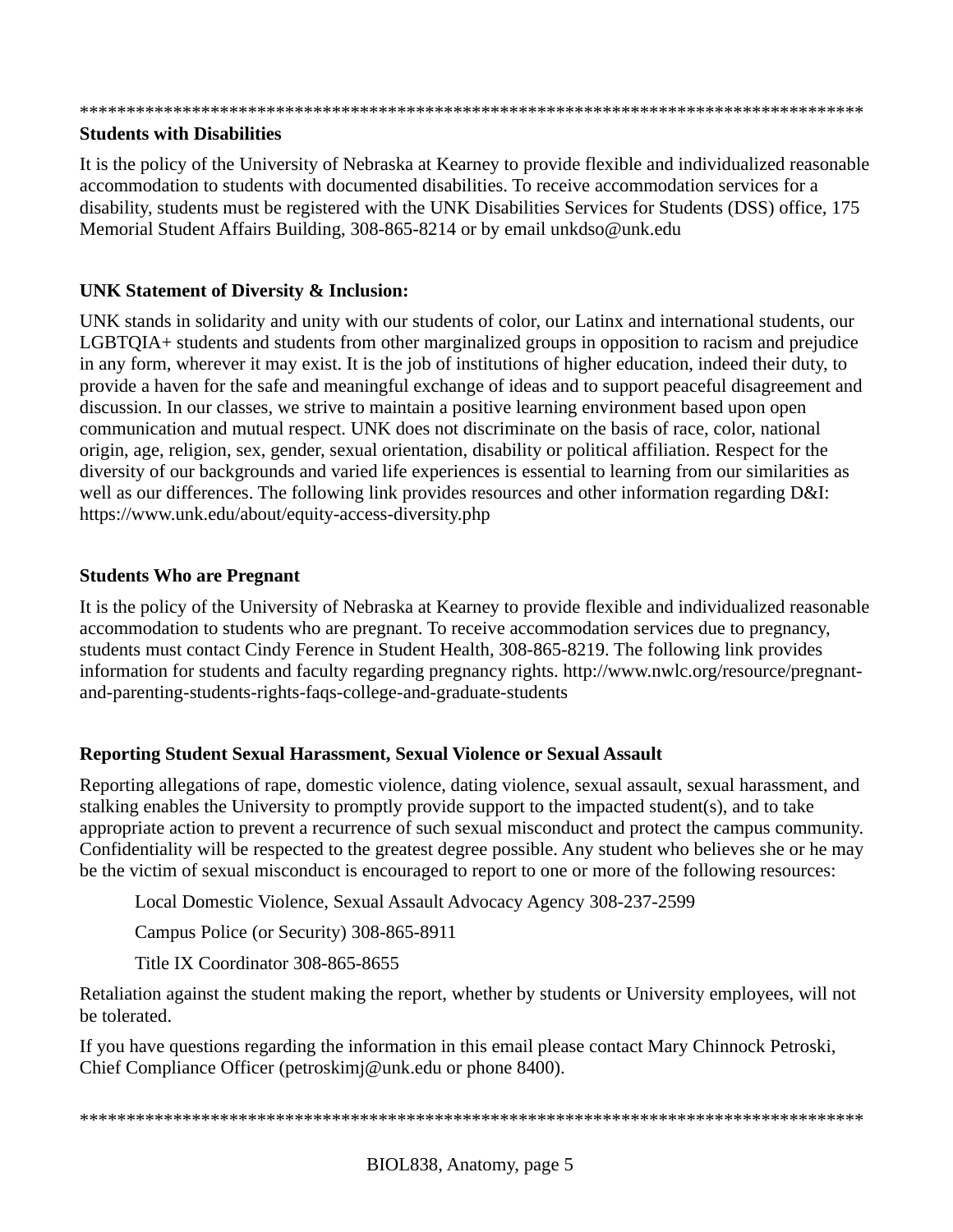# **Tentative Schedule**

Sequence and dates are **tentative** and subject to change by the instructor. Details of the readings and other assignments will be posted on the LMS (Canvas).

| <b>Week / Date</b> | <b>Topics / Notes</b>                                                        | <b>Assignments</b>                                                        |
|--------------------|------------------------------------------------------------------------------|---------------------------------------------------------------------------|
| $1/$ August 23     | Introduction<br><b>Anatomical Terminology</b><br>Methods and Medical Imaging | Worksheet 01<br>Quiz 01                                                   |
| 2 / August 30      | <b>Types of Tissues</b><br><b>Integumentary System</b>                       | Worksheet 02<br>Quiz 02<br>mA (contrast agents, 01)                       |
| 3 / September 6    | <b>Skeletal System</b>                                                       | Worksheet 03<br>Quiz 03<br>Reading (Roach, 01)                            |
| 4 / September 13   | <b>Skeletal System</b>                                                       | Worksheet 04<br>Quiz 04<br>mA (skeletal system, 02)                       |
| 5 / September 20   | Joints                                                                       | Worksheet 05<br>Quiz 05<br>$mA$ (joints, 03)<br>Exam I                    |
| 6 / September 27   | <b>Muscular System</b>                                                       | Worksheet 06<br>Quiz 06<br>Reading (Roach, 02)                            |
| 7 / October 4      | <b>Muscular System</b>                                                       | Worksheet 07<br>Quiz 07<br>mA (muscles, 04)                               |
| 8 / October 11     | Nervous System                                                               | Worksheet 08<br>Quiz 08<br>Reading (Roach, 03)                            |
| 9 / October 18     | Nervous System                                                               | Worksheet 09<br>Quiz 09<br>mA (nervous system, 05)                        |
| 10 / October 25    | <b>Endocrine System</b>                                                      | Worksheet 10<br>Quiz 10<br>mA (endocrine system, 06)<br>Exam II           |
| 11 / November 1    | Cardiovascular System                                                        | Worksheet 11<br>Quiz 11<br>mA (cardiovascular, 07)<br>Reading (Roach, 04) |